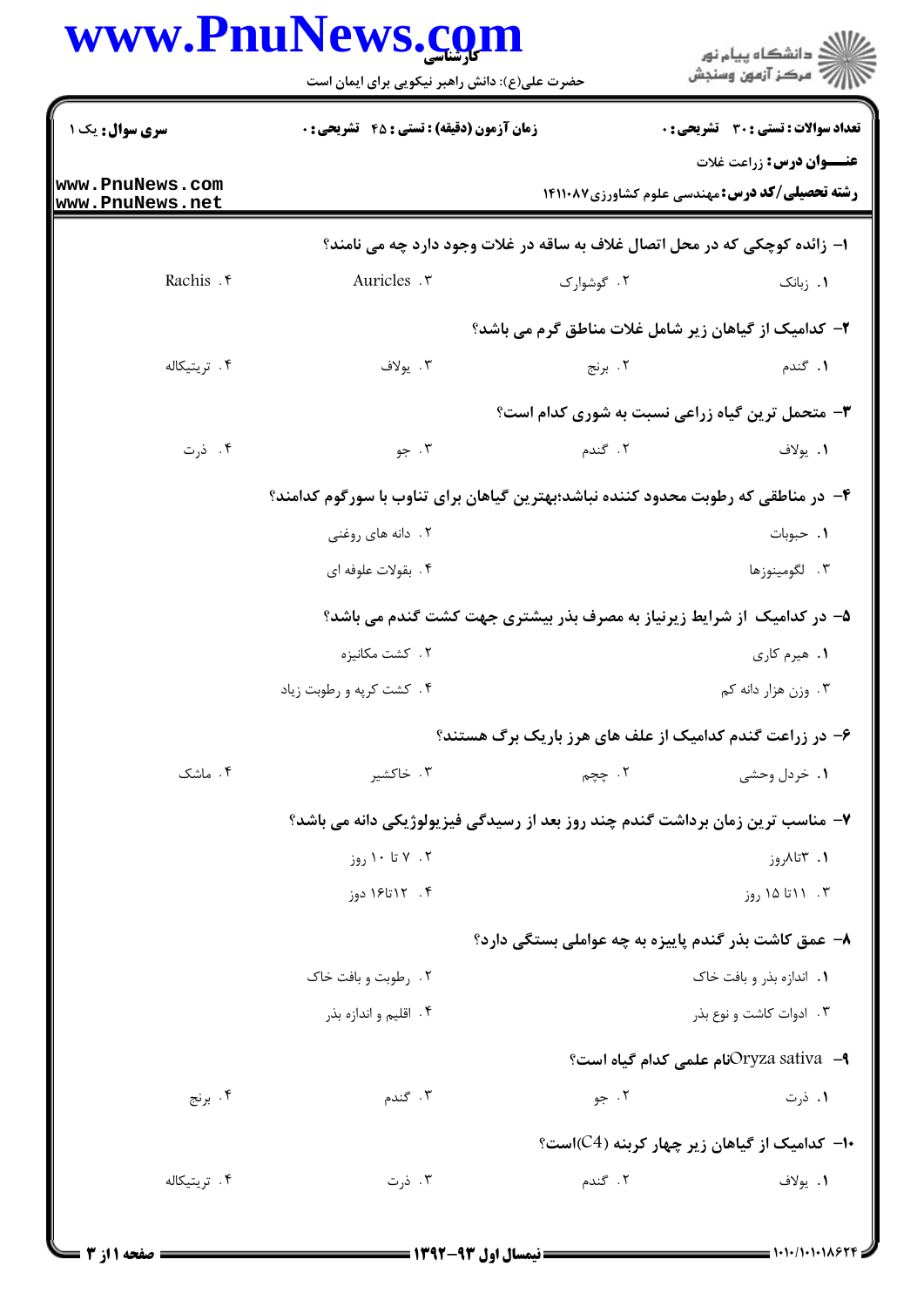|                                    | حضرت علی(ع): دانش راهبر نیکویی برای ایمان است                                                 |                               | رُ⁄ مرڪز آزمون وسنڊش                                                                     |
|------------------------------------|-----------------------------------------------------------------------------------------------|-------------------------------|------------------------------------------------------------------------------------------|
| <b>سری سوال :</b> ۱ یک             | <b>زمان آزمون (دقیقه) : تستی : 45 قشریحی : 0</b>                                              |                               | تعداد سوالات : تستى : 30 ٪ تشريحي : 0                                                    |
| www.PnuNews.com<br>www.PnuNews.net |                                                                                               |                               | <b>عنـــوان درس:</b> زراعت غلات<br><b>رشته تحصیلی/کد درس:</b> مهندسی علوم کشاورزی14۱۱۰۸۷ |
|                                    |                                                                                               |                               | 11- کدام ماده باعث تولید ریشه و ساقه قوی وسبب زودرسی گیاه برنج می گردد؟                  |
| ۴. سولفات آمونيوم                  | ۰۳ اوره                                                                                       | ۰۲ آمونیاک                    | ٠١. اسيد فسفريک                                                                          |
|                                    | ۱۲- میزان مصرف بذر برنج برای کشت در ۱۰۰ مترمربع خرانه در استانهای مازندران چند کیلوگرم است؟   |                               |                                                                                          |
| $1\lambda - 19.$ . $9$             | $\lambda \cdot -\xi \cdot \cdot \cdot \Upsilon$                                               | $11 - 19.7$                   | $\lambda-\hat{z}$ . 1                                                                    |
|                                    |                                                                                               |                               | <b>۱۳</b> - مهمترین بیماری برنج چه نام دارد؟                                             |
| ۰۴ بلاست                           | ۰۳ زنگ زرد                                                                                    | ۰۲ سفیدک                      | ۰۱ سیاهک                                                                                 |
|                                    |                                                                                               |                               | 1۴– مهمترين غله آفريقا كدام گياه زير است؟                                                |
| ۰۴ گندم                            | ۰۳ سورگوم                                                                                     | ۰۲ جو                         | ۰۱ ذرت                                                                                   |
|                                    |                                                                                               |                               | 1۵– کدامیک از ارزن های زیردیررس می باشد؟                                                 |
| ۰۴ گاورس كاشان                     | ۰۳ مازندران                                                                                   | ۰۲ معمولی                     | ۰۱ کودو                                                                                  |
|                                    | ۱۶– کدامیک از ارقام سینگل کراس ذرت زیر بیشترین سطح زیر کشت ً را در ایران بخود اختصاص دادهاند؟ |                               |                                                                                          |
| $Y \cdot Y$ . $Y$                  | 9.9.7                                                                                         | $T - 1$ .                     | $1 - A$ .                                                                                |
|                                    |                                                                                               |                               | ۱۷– از ارقام معروف جو در استان فارس کدام است؟                                            |
| ۰۴ بزوستایا                        | ۰۳ روشن                                                                                       | ۲. , يحانه                    | ۱. فلات                                                                                  |
|                                    | ۱۸- برای جلوگیری از بیماری سیاهک قبل از کاشت بذر از کدام سم استفاده می کنید؟                  |                               |                                                                                          |
| ۰۴ دسیس                            | ۰۳ ویتاواکس                                                                                   | ۲. تیلت                       | ۰۱ دیازینون                                                                              |
|                                    |                                                                                               |                               | ۱۹- درزمان برداشت جو با کمباین رطوبت دانه چند درصد بایستی باشد؟                          |
| $Y \cdot . f$                      | 10.7                                                                                          | $\mathcal{N}$ . T             | $\Delta$ .                                                                               |
|                                    | +۲- استفاده مستقیم دام ازعلوفه تازه کدام گیاه ممکن است باعث مسمومیت دام شود؟                  |                               |                                                                                          |
| ۰۴ يولاف                           | ۰۳ تریتیکاله                                                                                  | ۰۲ ذرت                        | ۰۱ سورگوم                                                                                |
|                                    |                                                                                               |                               | <b>٢١</b> - عملكرد دانه يولاف چند تن در هكتار مي باشد؟                                   |
| $15 - 1.7$                         | $9 - Y$ . ۳                                                                                   | $\Delta-\mathbf{r}$ . T       | $Y-1$ .                                                                                  |
|                                    |                                                                                               |                               | 22- چند درصد از یولاف در ممالک تولید کننده به مصرف تغذیه انسان می رسد؟                   |
| $Y \cdot \cdot f$                  | 10.7                                                                                          | $\mathcal{N}$ . $\mathcal{N}$ | $\Delta$ .                                                                               |